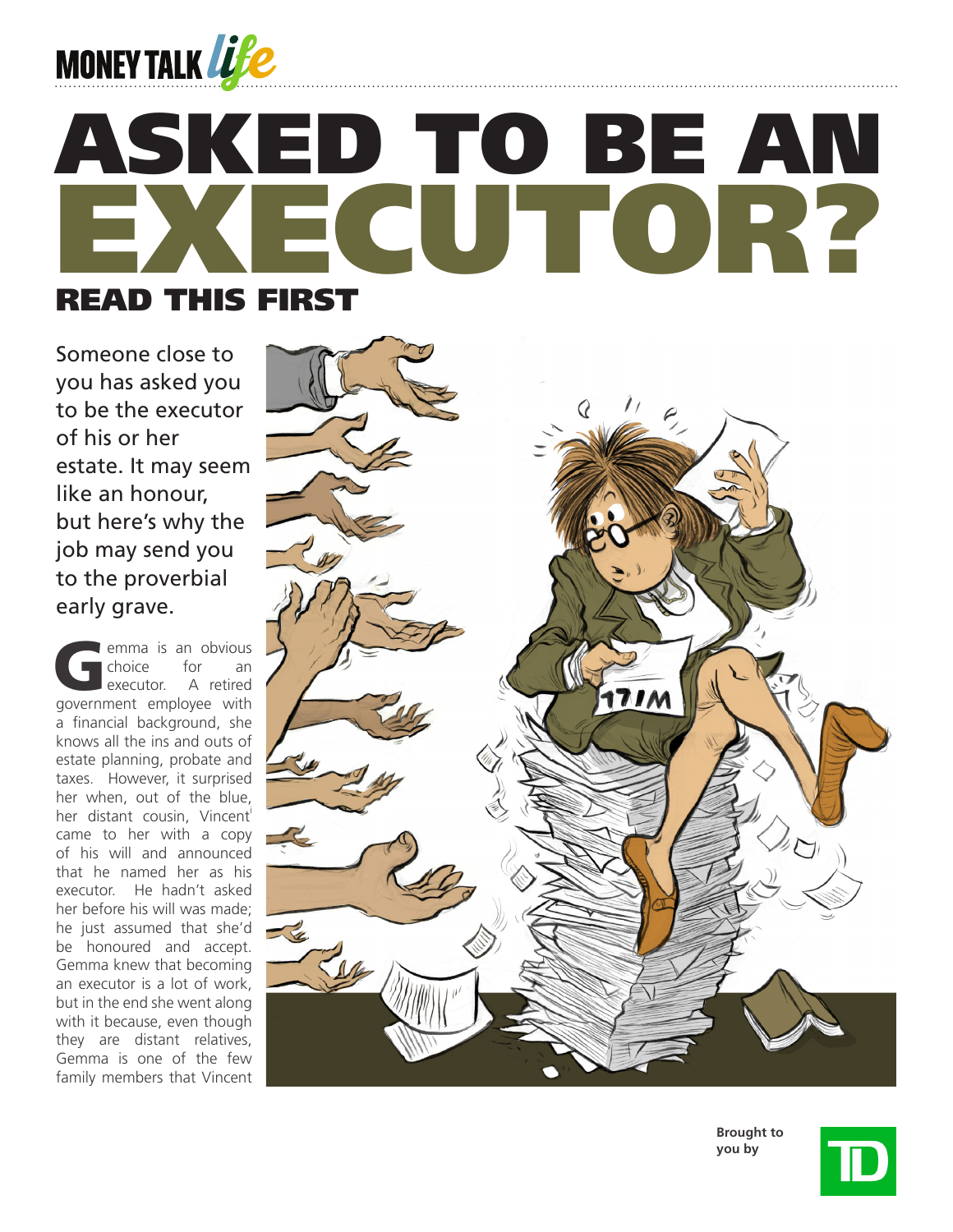

has here in Canada. She also thought the estate would be fairly simple to manage. "I knew that his main asset was a house in an exclusive part of the city," Gemma relayed, "but, I didn't know the whole picture until I was already in waist-deep."

As Gemma learned more about the estate, she realized that it was not as simple as it seemed. Vincent willed all of his assets to people living outside of Canada, many of whom he had not talked to in years. "This worries me," divulges Gemma. "It means that I may have a hard time locating these beneficiaries." There were other problems too—Vincent told her he wanted to add new beneficiaries into his will, but anytime Gemma suggested he make an appointment with the lawyer to add them, he didn't get back to her. He wanted her to be the executor and handle the administration, but Gemma realized he was "old-school" and he didn't like being told what to do. The estate was getting more complicated. "If those new beneficiaries want a part of the estate, I will be powerless to help them if my cousin dies before the will gets updated. There will be conflict for sure that I will be in the middle of."

Gemma's situation, while uncomfortable, is not unusual. A survey put together by U.S. Trust found that a whopping three quarters of high net worth individuals name their family or friends as executors of their will<sup>ii</sup>. The reality is that people want to give this last important task to someone they feel understands their priorities. "People feel

" Many people think it's going to be easy. It's only when they start to experience the conflicts or face a potential law suit that they realize it

may not be so easy after all.

**Saman Jaffery Ullmann,** Estate and Trust Advisor, TD Wealth

uncomfortable with having a person they don't know in charge of their estate," says **Domenic Tagliola**, a Wills and Estate Planner, Wealth Advisory Services at TD Wealth.

But as the U.S. Trust Survey uncovered, those who did serve as executors. had a long list of complaints: not having enough time, insufficient knowledge, and not having easy access to important information needed to carry out the functions of an executor. **Saman Jaffery Ullmann,** an Estate and Trust Advisor at TD Wealth says that often she is brought in after an executor has gotten in over his or her head. "Many people think it's going to be easy," she says. "It's only when they start to experience the conflicts or face the potential for a lawsuit that they realize it may not be so easy after all."

So, if a friend or family member has asked you to be

their executor, here are some compelling reasons why you may wish to say "thanks, but no thanks."

#### Big or Small Estate--It's Too Much Work

Generally speaking, it will be more difficult and timeconsuming to execute a larger estate. But even smaller estates can have complications. Any estate may have multiple properties, numerous possessions, extensive wealth or many beneficiaries. There may be numerous steps to get through before you can divvy up the assets to the beneficiaries, including being responsible for taxes. You'll want to ensure that the maker of the will is keeping an up-todate list of assets and debts, including accounts, insurance policies, real estate, and all contacts –because once that person dies, you'll have a

relatively short amount of time to notify the government of ALL the assets in the estate, down to VIN numbers on cars and assessment roll numbers on property. "We use the term 'the executor's year'," says Tagliola. "That means that once someone has died, it likely takes about a year to settle the estate. During that time, you're looking at a very sizeable part-time job, and in some cases a full-time job." What happens if the maker of the will dies and you've already started acting as executor, only to decide later that it's too much to handle? Unless you're willing to go through legal hoops, you may be on the hook.

### There's Too Much Conflict

If you are being asked to be an executor by a non-relative, you might want to consider why. As an outsider, you may have been chosen to mediate